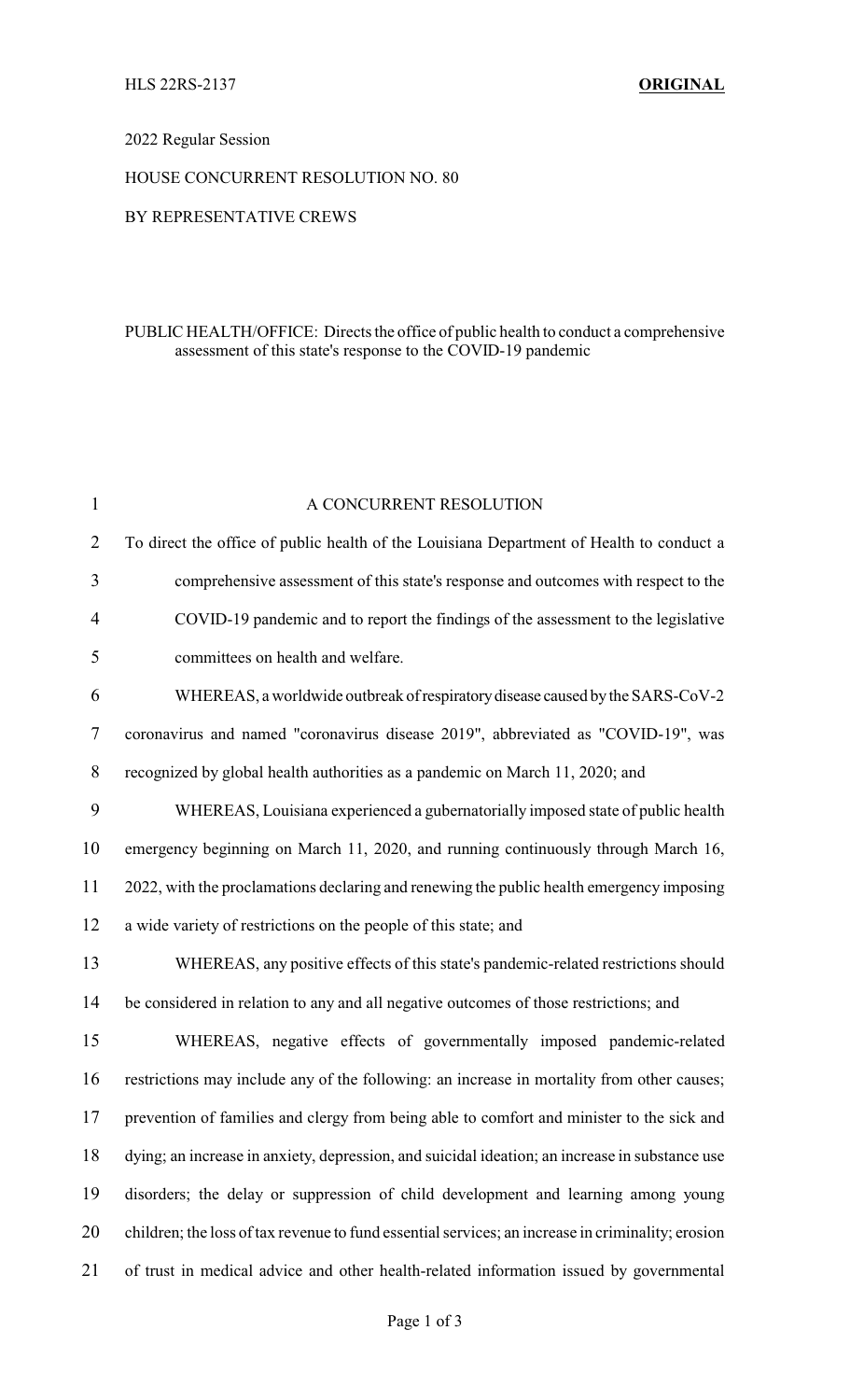sources; the suppression of the right to free speech of dissenting medical professionals; and 2 the surrender of the constitutionally recognized concept of state sovereignty. THEREFORE, BE IT RESOLVED that the Legislature of Louisiana does hereby direct the office of public health of the Louisiana Department of Health to conduct a comprehensive assessment of this state's response and outcomes with respect to the COVID-19 pandemic. BE IT FURTHER RESOLVED that in conducting the assessment called for in this Resolution, the office of public health shall consider, at minimum, each positive and negative effect noted in the foregoing provisions of this Resolution and shall consult with any other state agencies as appropriate to obtain the data and other relevant information necessary to perform the assessment. 12 BE IT FURTHER RESOLVED that the office of public health shall survey the complete period of December, 2019, through April, 2022 and provide in the report called for in this Resolution all of the following: (1) Each date upon which an official recommendation was issued or an official action taken in the state's COVID-19 response. (2) The impetus or any other triggering event for each recommendation and action described in Paragraph (1). (3) Evidence supporting each recommendation and action described in Paragraph (1) along with citations for the sources of such evidence. (4) Evidence contraindicating each recommendation and action described in Paragraph (1) along with citations for the sources of such evidence. BE IT FURTHER RESOLVED that the office of public health shall include in the report called for in this Resolution a section entitled "Lessons Learned" which shall identify recommendations made in the state's COVID-19 response that were found to be lacking in scope, detail, or justification, as well as recommendations that were proven to mitigate the 27 harm to this state resulting from the COVID-19 pandemic. In this report section, the office of public health shall indicate which of its recommendations differed from any guidance of the United States Centers for Disease Control and Prevention in effect at the time.